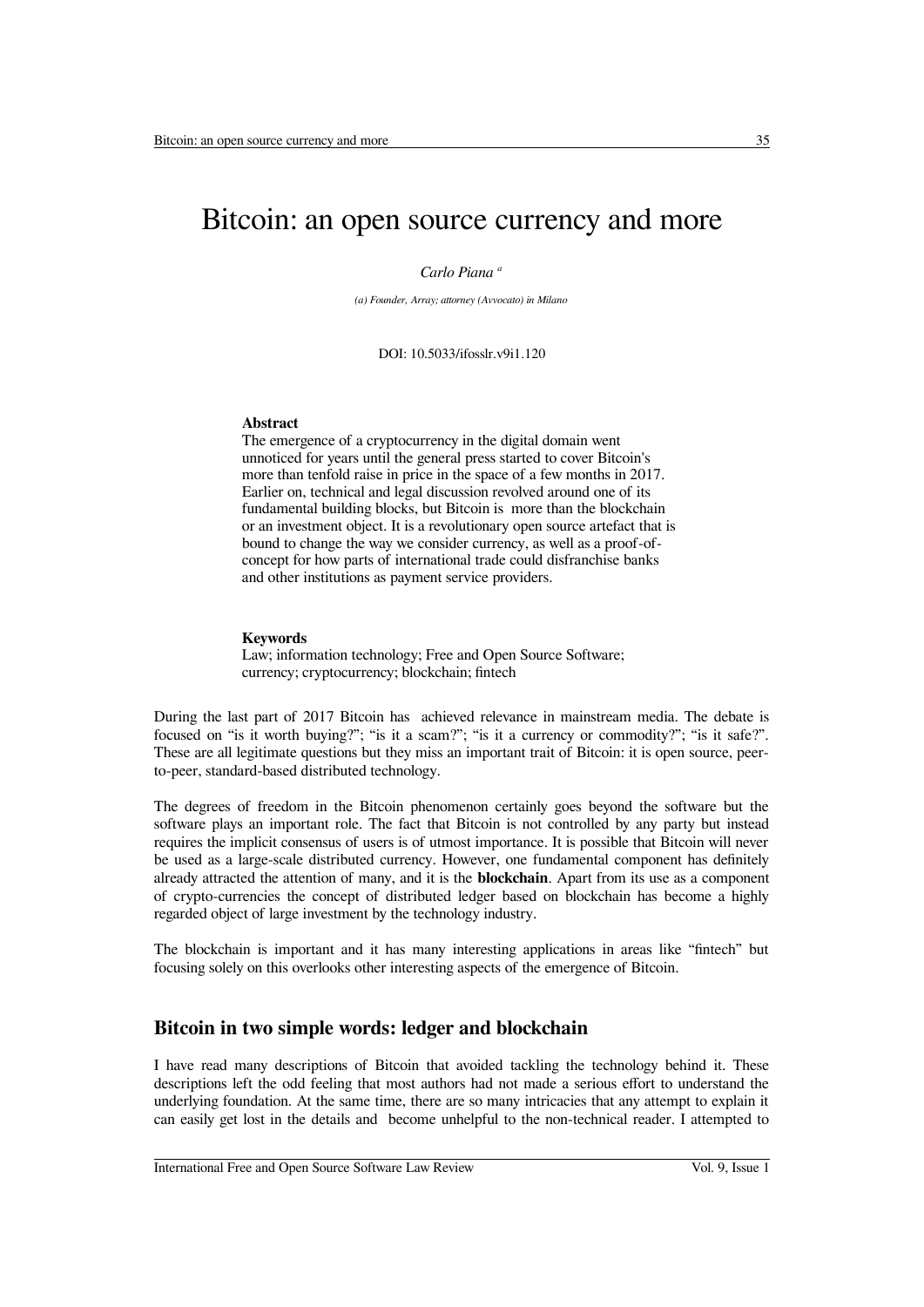strike a balance in the most relevant economic blog in Italy and  $-$  thankfully  $-$  the reception of the article by both inexperienced and experts readers was quite enthusiastic.<sup>[1](#page-1-0)</sup> This small achievement makes me sufficiently bold to venture into a similar explanation in this article.

Bitcoin does not exist in the physical world. It is a **unit of account** in a transactional accounting system, otherwise known as a "**ledger**". In a ledger, a party enters records of active (income) and passive (expenses) movements. How much "money" an account holds depends on everything that has been credited to it, less everything that has been spent from it. All movement (after the frst one, bear with me for a while, I will explain) have a debited account and a credited account – actually one *or more* of them. When all the credit is spent, the account will show "zero" unless it receives credit and will not be permitted to spend more. The system only permits fully funded expenditures.

This is similar to running a bank account. Imagine the scenario where we have Alpha Bank logging an expenditure on Alice's account, and Beta Bank logging an expenditure in Bob's account. Alice will have a corresponding reduction in her balance, Bob will have a corresponding increase in his, minus any wiring charges applied by the originating or destination bank. This transaction requires two banks that mutually recognize their wiring instructions as money. Each bank gives credit to the other if the transaction is genuine. If Alice's account is not sufficiently funded, Alpha Bank will pay for the transaction regardless, so if bank authorising the transfer is actually opening credit to Alice. The banking system has regulatory requirements and laws that create this trust, lead by an overarching central bank and a system that ensures the balance of all transactions is credited to each bank and that all operations are refected by the banks' balance sheets.

You trust the compliance and reliability of the regulatory framework between two banks. It requires that banks can only loan within certain limits and under certain conditions the state guarantees the deposits in case of bankruptcy of a bank. In other words, the system and the law create **trust**. Trust about the fact that an entry in an accounting system accrues value that can be later spent to buy goods or services, without any physical object of intrinsic value to vouch for that transaction.

Now, let us remove the banks from the picture and consider the foundation of Bitcoin. In a situation without banks, who guarantees that Alice has money, that she has not spent it, that the transaction credits value that can actually be spent, and that double spending is not allowed? In this simplifed framework we have two possibly reciprocally unknown peers, we lack the traditional mechanisms of facilitating and assuring a transaction. How can we operate without a trusted third party? The solution lies in a complex system of peer-to-peer software and algorithms conceived to provide public trust because all transactions are public and apparent to everybody. In this scenario there is no trusted party as with traditional transactions. Instead trust is provided by having many public "eyes" making forgery computationally impossible.

The foundation of Bitcoin or similar systems without trusted or known peers is the **blockchain**. As suggested by the name, the blockchain is a chain of blocks which are continuously created and which contain the **ledger**. The latest block and all predecessors contain (nearly) all transactions that have ever occurred. The ledger is not a seamless log, it is a database made of chained blocks of text that are widely replicated and distributed. These blocks are created in a peer-to-peer network that is **public and open** both because everybody can *read* it (by downloading the entire blockchain from one or more peers), *and* because anybody can contribute to *creating* it. By downloading and reviewing an updated copy of the blockchain any peer can safely tell the balance of every account by checking all inbound and outbound transactions.

<span id="page-1-0"></span><sup>1</sup> The blog was published by Econopoly, which is the avenue of publication of external writers of the largest Italian economy newspaper, Il Sole 24Ore. The article attracted 400,000 reads only in its frst day of publication (a Sunday). http://www.econopoly.ilsole24ore.com/2017/12/17/bitcoin-bolla-o-souffle/ [Italian]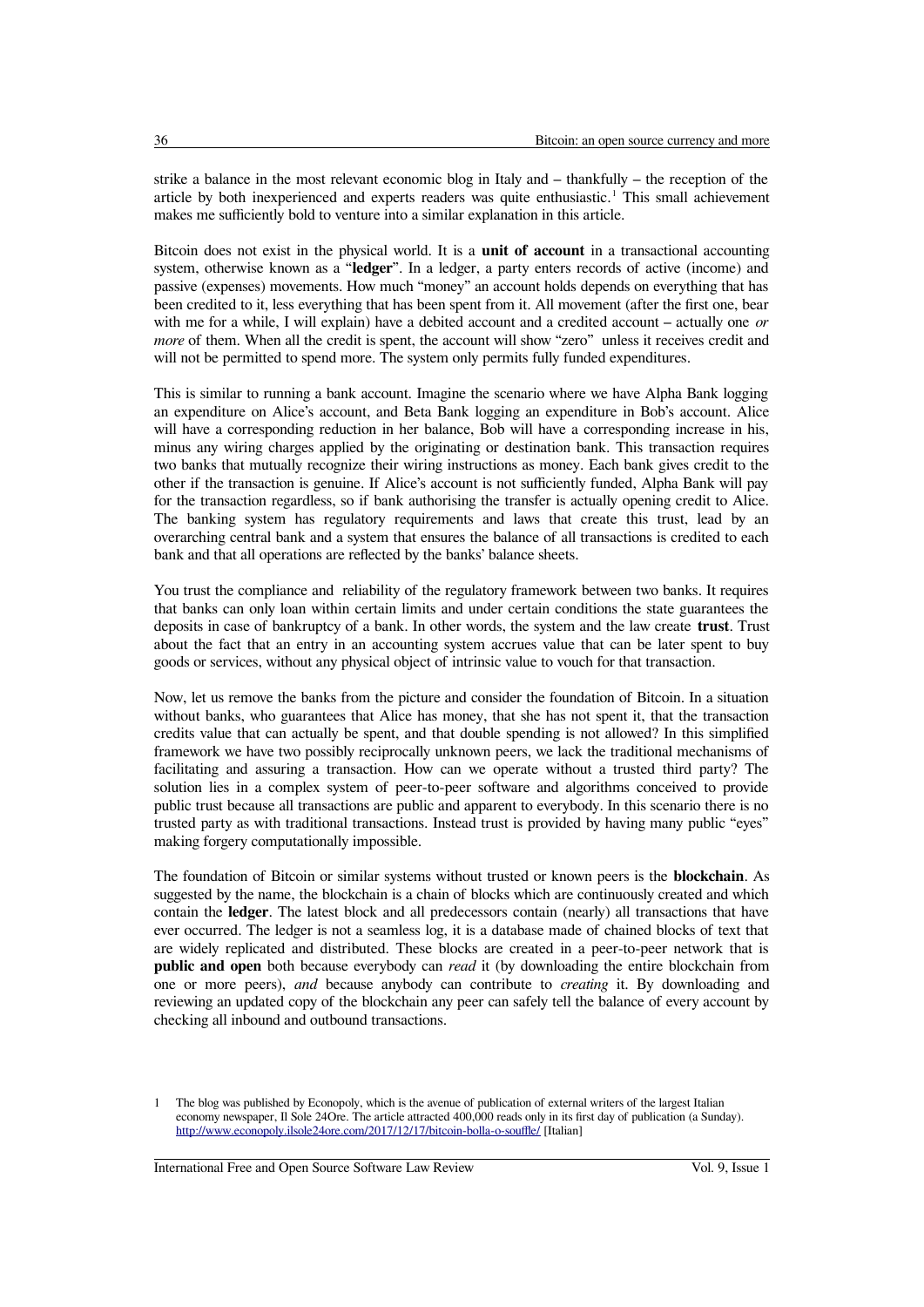### **How the blockchain is generated (in Bitcoin)**

On average every ten minutes a block is produced and distributed. The block is linked to and depends on the previous one. The main payload of each block is a list of (un)**validated transactions**. As soon as the block containing them is accepted as part of the blockchain, those transactions become validated and fnal.

"Validated" means that the transaction originates from a sufficiently funded "account" and has been signed with a valid unique private key. Given these conditions it shall prevail against any subsequent conficting transaction, resolving cases of double expenditure. Trust that the transaction is irrevocable is therefore achieved only when it is integrated in the blockchain.

But **who creates those blocks**? Interestingly in Bitcoin and similar blockchain-based technology this can be anybody who has invested sufficient resources to "mine" the next block in the chain. This is where things get really interesting.

The activity of creating blocks is called "**mining**". Mining reflects the idea that – as with gold – blocks are fguratively dug out of the ground. The creation of the blocks is an expensive and rewarded task in order to ensure that incentives to take over the blockchain for nefarious reasons are counterbalanced by the efort it would require to overspend the rest of the network and accomplish such result. The more computing power needed to create a block, the higher  $-$  by a factor of many millions – the collective effort put into being the first one to publish a new block. In order to be *half sure* (50% chance) to create a specifc new block you would have to provide at least *half* of this collective computing power.

This race makes it highly unlikely that somebody would take over the process as too many parties have a competing interest.

Who holds the checked fag to tell that you have been successful? "Nobody" and "everybody" are both acceptable answers. To be accepted your proposed block must meet two basic conditions: to be formally impeccable (including containing only valid transaction) and to show proof to have solved a **mathematical puzzle**. In other words, you must show a **proof-of-work**, a decision made not by a person but by the protocol itself, which is designed to rapidly resolve any potential dissent.

The puzzle, the proof-of-work, is a kind of treasure hunt, where any solution brings you to the next puzzle, and you can start solving the next puzzle only after the previous one has been completed, so no signifcant head start can be achieved by any one party.

The block is formed of pure text, arranged in a pre-defned way. One of the parts that must appear in the block is **a string that uniquely identifes** the previous block. This string is mathematically calculated using a **public, open algorithm** called a "hashing algorithm".<sup>[2](#page-2-0)</sup> The hashing algorithm, if applied to a block, irrespective of the length of the originating block, gives a fxed-length hexadecimal[3](#page-2-1) string called a "hashing footprint" or simply **hash**. It is computationally easy to calculate the hash from the originating block. Because this is a deterministic algorithm anyone with the same originating block will obtain the same hash. It is almost impossible that two diferent blocks could originate the same hash if the hash is sufficiently long (the possible combinations are  $16^{64}$ ).

The algorithm is designed so even inconspicuous variation in the originating block will generate a signifcantly dissimilar hash. An example could provide a more graphical explanation:

#### *The quick brown fox jumps over the lazy dog*

International Free and Open Source Software Law Review Vol. 9, Issue 1

<span id="page-2-0"></span><sup>2</sup> Bitcoin uses SHA-256, a hashing algorithm contributed by the NSA.

<span id="page-2-1"></span>it contains numbers from 0 to 9 and letters from a to f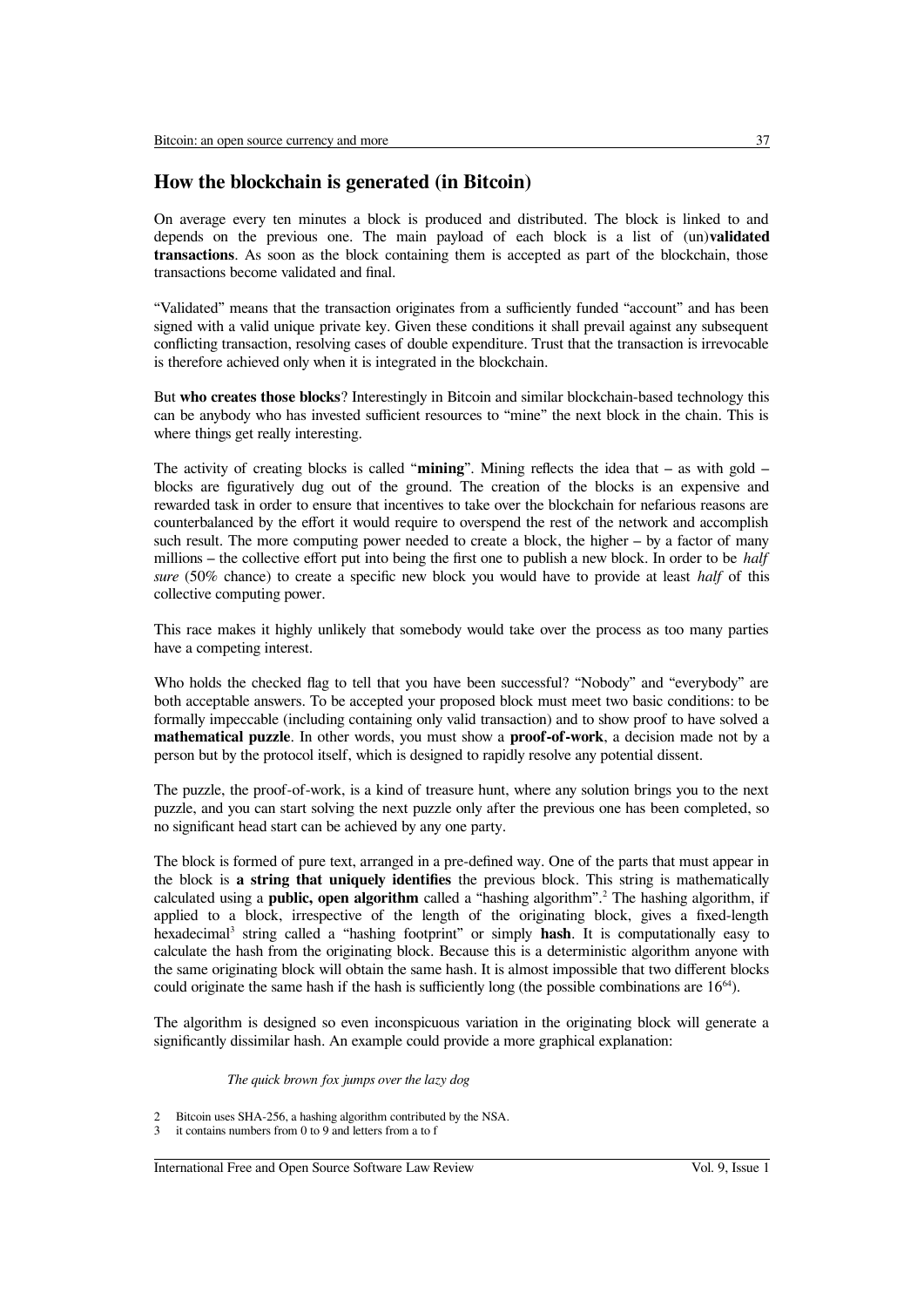Generates the following hash:

*c03905fcdab297513a620ec81ed46ca44ddb62d41cbbd83eb4a5a3592be26a69*

By changing the capitalization of the frst letter of "The" the hash changes to:

*1153a4080f1fcb04425aa0b841c2b14606fe6df25d9076d2a1face2d5af57129*

It is impossible to mathematically calculate how the originating block must be changed to obtain a hash with a given content. The only way to obtain such information is to "*brute force*" the result.

Let us suppose that a participant must find a hash with two consecutive examples of the letter "a". She would probably attempt a few random hashes hoping to stumble into a valid outcome. In the example above I was successful in just two attempts. Let us make it harder, by asking that the matching string must be *at the beginning* of the hash. I can count how many possible combinations I have, knowing that only one valid combination among them:  $16<sup>2</sup> = 256$  possible combinations. If the stakes are higher, the odds of winning must be lower. This is achieved by increasing the number of digits in the "winning" combination.

The challenge in Bitcoin mining is fnding a block which has a hash lower than a certain value and therefore has with a certain number of leading zeros. Currently, this number is 16, which computes to 1 in  $16^{16} = 1,844 * 10^{19}$  combinations, or *one in eighteen trillion trillion* combinations.

There is more. A miner must find a block that generates a sufficiently low hash, that is well formed to contain only valid actual transactions *and* that **contains the hash of the previous block**. That means that the process begins only after the previous block has been published, providing a average time to solve the puzzle limited to **10 minutes**.

This is hard-coded in the software. The protocol is self-adjusting, increasing the difficulty as soon as the blocks start to be generated at a faster pace. As such the protocol is conceived to resist both an anticipated increasing success (with more invested resources) and to Moore's law (computing power becomes cheaper and more available over time).

### **A (well) rewarded efort**

Why should one invest the relevant resources required to solve such a difficult puzzle? This activity is **well rewarded**. The reward consists in an amount of Bitcoins and is how every past and future Bitcoin enters the system.

During 2017 Bitcoin has jumped over USD 10,000 per unit and is swiftly moving towards a valuation of around 20,000. Therefore the reward to obtain new coins is huge. Who arbitrates ownership? Since there is no tribunal, no central bank or other authority, the system is **selfgoverning**.<sup>[4](#page-3-0)</sup> The first to achieve a result publishes the block. The result is swiftly propagated to all nodes. All mining nodes will then decide in a matter of milliseconds that it is time to move onto the next block. In the unlikely, but not impossible, case that two miners publish their own block simultaneously the blockchain spawns into two diferent **branches**. This means that nodes start receiving two diferent blocks for the next few places. Again, the software dictates that the longest chain wins, and since the pace will inevitably be diferent, as the branch with more computing power attached will outpace the other, eventually the weaker branch will die off because all the blocks in

International Free and Open Source Software Law Review Vol. 9, Issue 1

<span id="page-3-0"></span><sup>4</sup> "Code is Law here", literally. This is a quote by Lawrence Lessig, *Code is Law ‒ On Liberty in Cyberspace*, Harward Magazine 2000.<https://harvardmagazine.com/2000/01/code-is-law-html>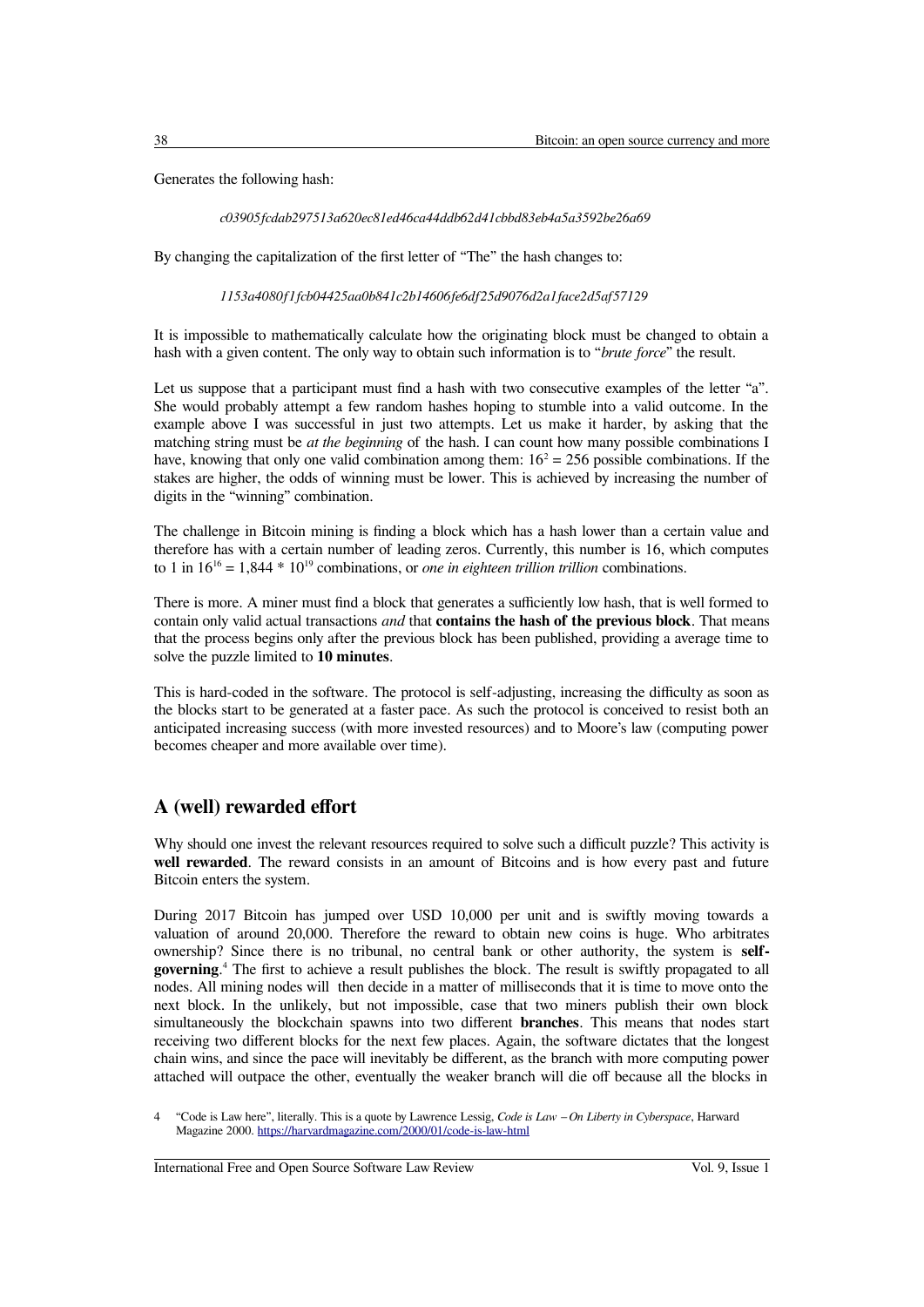the losing branch will be unable to spend their reward. This state of uncertainty has been experienced for up to an hour in the past (six blocks).

When a brand new block is created it carries freshly minted, or mined, Bitcoins. The miner will have associated her account to the Bitcoin and in the process will have generated a private key permitting her to spend the Bitcoins. This is via generating an outbound transaction with that block known as "entry point". The private key is the only enabler of this transaction. While the transaction is not authorised by a third party anybody can see where the transaction comes from and valid holder of the corresponding secret key, and this is all it is required to computationally assert trust.

The recipient of the transaction will have increased credit, and will use her own private key to make all subsequent transactions related to this and other credit. All these transactions are made available to all miners, and these miners will collect and place them into their candidate blocks.

The amount of awarded Bitcoins **halves** at given intervals, therefore it will come a time when the generated Bitcoin will be below the minimum amount of Bitcoin that can be spent (one hundredth of a millionth of a Bitcoin, currently). As the Bitcoin yielding curve is logarithmic, there will ever be **21 million** usable Bitcoins.

As soon as we will approach the upper limit, what would be the reward, as the newly minted Bitcoins will only be issued in ever-smaller fractions? What would compensate the effort of making new blocks, and make sure nobody is in a position to game the system as soon as the proof-of-work will be less demanding?

The reward is not only in the minted Bitcoin. There is an (optional) reward consisting of a **fee** that the parties in a transaction ofer to those who publish the transaction in their blocks. The higher the fee the more likely it is that the transaction will make the ledger. A fee-generating transaction is (naturally) prioritized over the non fee-generating ones. Therefore, even in the future, a sufficient incentive not to meddle with the blockchain growth process should be guaranteed.

### **Who has invented it?**

The crypto-currency christened "Bitcoin" was allegedly conceived by Satoshi Nakamoto  $-$  a pseudonym with no known author (or even authors) – who delivered the concept and the first iteration of the open source software tools. "Satoshi" published an academic paper to describe the working of the crypto-currency based on a distributed ledger, peer-to-peer network operating a blockchain and a private-public key pair system.<sup>[5](#page-4-0)</sup>

Ththe system can be summarised as follows:

*The steps to run the network are as follows:* 

- *1. New transactions are broadcast to all nodes.*
- *2. Each node collects new transactions into a block.*
- 3. Each node works on finding a difficult proof-of-work for its block.
- 4. When a node finds a proof-of-work, it broadcasts the block to all nodes.
- *5. Nodes accept the block only if all transactions in it are valid and not already spent.*
- *6. Nodes express their acceptance of the block by working on creating the next block in the chain, using the hash of the accepted block as the previous hash.*

<span id="page-4-0"></span>5 The paper is available at<https://bitcoin.org/bitcoin.pdf>

International Free and Open Source Software Law Review Vol. 9, Issue 1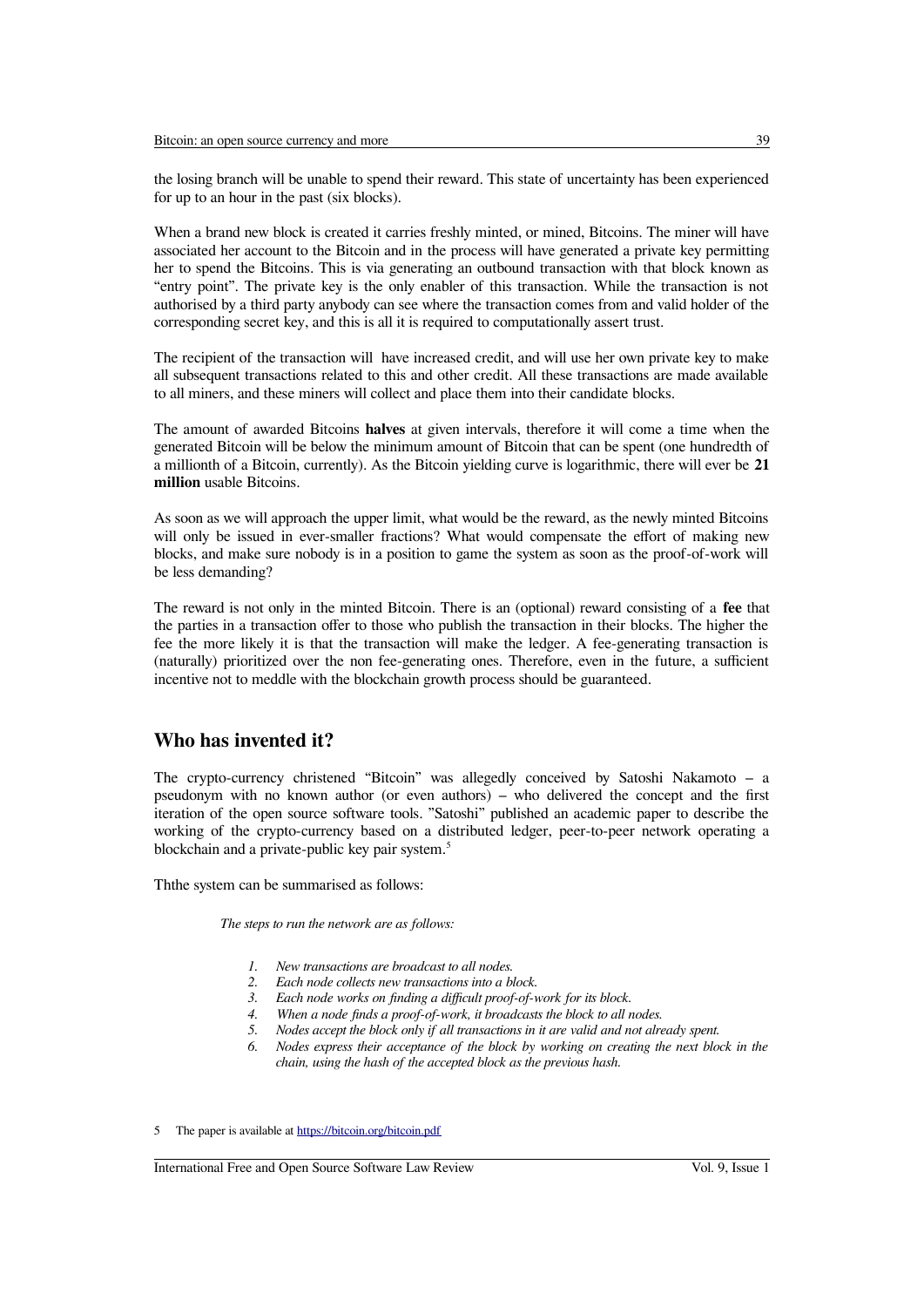#### **Is it Currency or is it a commodity?**

A commodity is a kind of good which is traded by its quantity and quality, not as an individual item. Currently, Bitcoin is traded as if it was a commodity, but this state of afairs is unusual because a commodity has an intrinsic value and is useful per se. Some commodities are consumable, which means that they naturally perish and must be consumed by a "best-before" date, leading to stockkeeping incurring a seizable fraction of their value. This is the case with oil, gas, frozen orange juice, barley and cofee. Other commodities are not naturally consumable and are traded over longer time periods, even indefnitely, since they are more easily stored.

Bitcoin as a commodity and as a high-yielding tradable object is therefore somewhat unusual. It may be regarded a perversion of the original system intent, because by its nature Bitcoin should have a *transaction* value rather than a value of its own. The success of Bitcoin is also one of its most striking current shortcomings. It is very difficult to use a currency whose value floats between wide margins day over day. This volatility impedes an important characteristic for a currency: to express an intermediate value by which, in an economic system, players can exchange currency against goods or services, allowing the recipient of the currency to consistently trade it with an equivalent value in goods or services. All the values on the market can therefore be coherently expressed in one single unit of measure that permits ta calculation of all relative "prices" (e.g., how many man/hours work is worth a car, how many movie tickets can I buy by selling a loaf of bread, etc.).

One of the basic functions of a currency is normally understood to be a reasonably stable **price system**. This is not always strictly true, with an example being that in Europe several hundred million people at once started using a totally new currency called the euro in a nearly zero-infation zone. Many people continued making a mental conversion between the new currency to the old one, because their experience had stratifed over the years, while the new unit did not hold much meaning for them. Nonetheless, the new currency was adopted before a new set of relative prices had sunk in older people's habits (some still make this conversion, which after nearly twenty years has very little meaning).

Therefore, it is not *essential* for a currency to represent such a social reference system, and this aspect of Bitcoin is not without precedent. An absolute role is also not played by another commonly recognised function: that of **accumulating value** for later expenditure. This important function is not well served in hyperinfation situations (e.g. the one currently experienced in Venezuela or Zimbabwe), when prices may signifcantly within the day. Of course even in these situations there is no doubt that the national currency is still a currency, albeit it cannot be kept for very long without losing its presumedvalue.

#### **What makes a currency a currency (even an open source one)?**

Bitcoin, as many other open source revolutions (Internet, Free and open source software, open content, open data, etc.) forces us to rethink what we know about economics from the perspective of openness and lack of control. It suggests that the time is right to reassess some about currency: that there cannot be currency without a legal tender emitted by a central bank. At least theoretically it has been demonstrated that an anarchic, uncontrolled, distributed payment system with a currency of its own *is possible*.

This is not the frst time the concept of "currency" has undergone a re-thinking process. In ancient times, it was thought that a coin held worth because it had an intrinsic value, that of the materials it was forged from. Even back then, this was only half-true, as the implicit function of the coins was to represent an easily-accumulated, stored, transported and exchange token at conventional value in a shared prices system. The coining material had value but the value of an object still depended on the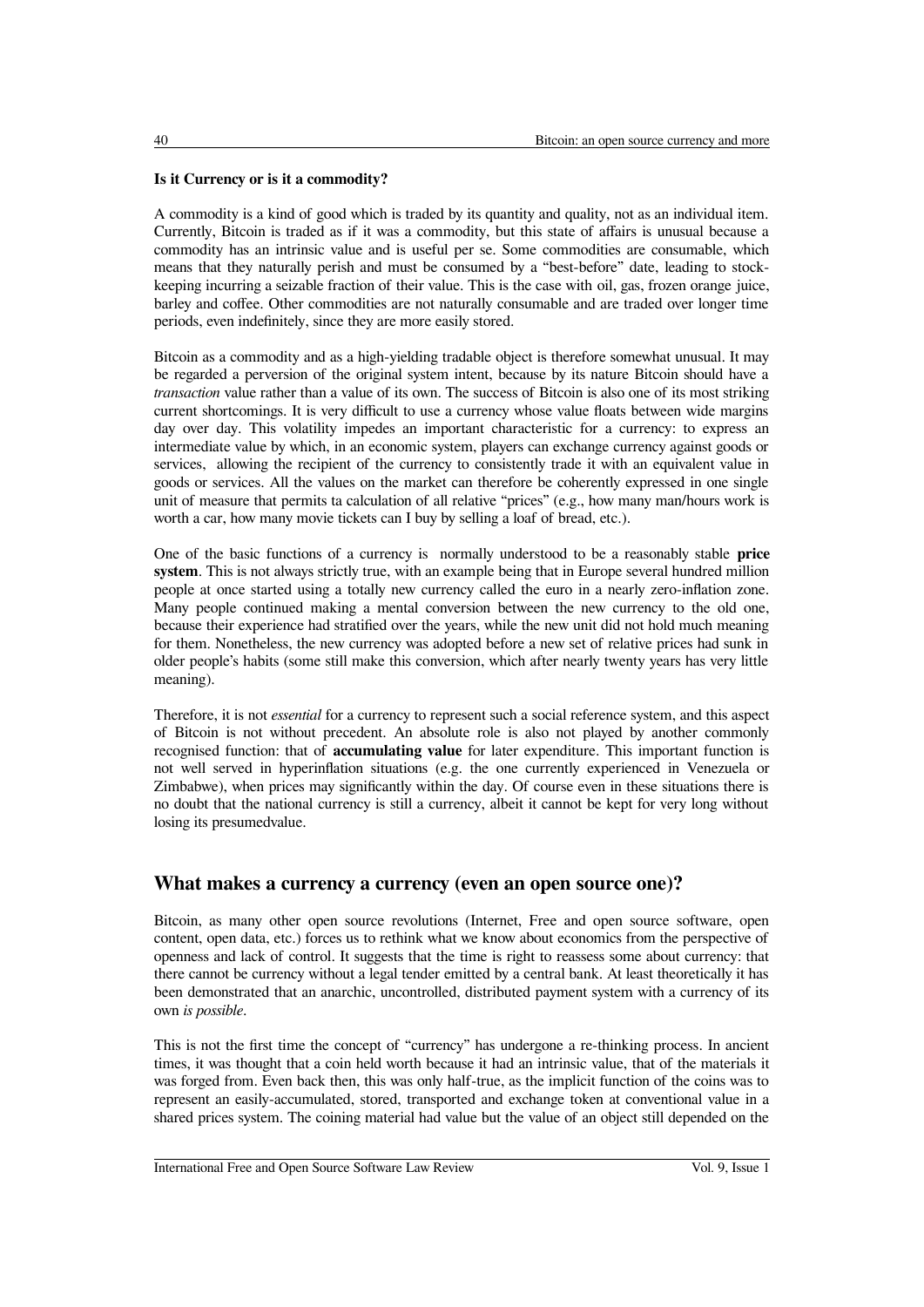perception of the parties involved in each transaction. Accepting the coin did not indicate interest in using the metal but rather to further exchange it against another item. This implied that the important value was not in the meal but rather in what it could accomplish as coinage.

At the end of the day, we can safely state that any kind of currency, from its users' perspective, is an **implicit contract**. When we buy something, the buyer and seller settle for a price attached to the currency as a value which is measured against all other values. Even when a price is fxed or imposed, individuals can still decide whether to trade for that price or not. The buyer and seller know the quantity of currency required to buy a certain quantity of goods or services. The worth of the currency emains implicit. If the price is not sufficient, the deal is not made.

A Dollar is worth a Dollar. An euro is worth an euro. If by magic everybody had ten times more Dollars, and prices, obligation or debt was equally increased, everyone's wealth would remain perfectly static.

The fact that a currency is **legal tender** is often cited as a reason why Bitcoin is not a currency. However, this holds dubious merit. "Legal tender" means that one cannot refuse payment of a debt made by ofering that the assigned currency. Conversely, nobody can be forced to accept currency which is not legal tender unless settlement with that particular currency had previously been agreed upon. None the less, in certain countries, especially those sufering from high infation, sometimes a parallel market expressed in a foreign and more stable currency appears, something called "**dollarization**" due to the frequent use of the US Dollar for such parallel trade. Often this dollarization is illegal, and even importing foreign currency is or outright illegal, or subject to tight control.

But using foreign currency is not illegal per se and a foreign currency can be chosen by the parties in a transaction to settle the dues originating from their relationship. In Italy, for example, the Civil code was issued during WWII addressed a period of strong autarchy imposed by a fascist regimebut conversely was quite liberal regarding the use of foreign currency. It allowed full address of obligations which are expressed in currency "which is not legal tender within the State". The debtor could offer to pay the equivalent of the chosen currency in the national legal tender at the exchange rate at the time when the debt is due (art. 1278). However, this legal option can be originally excluded by the parties, and this exclusion holds as long as the currency in which the obligation is denominated can be easily obtained. There is no reference to the fact that an alternative currency must be legal tender some country (the law does not mention "foreign", but just "not legal tender in the State") so the question of what happens outside the domestic jurisdiction in terms of legal tender is in fact irrelevant. The result is that currency which has no legal value can be treated as holding the same value as the legal tender. This holds true in general, as an obligation in foreign currency is treated as a monetary one, not as a barter, as would happen if it was a commodity.

It is therefore reasonable to conclude that Bitcoin was born as a system to provide a generally available, all-purpose payment system to transfer value between parties irrespective of the underlying obligation, which is ultimately the role of currency. It is, if used properly, money, in a manner that is not dissimilar to foreign currency.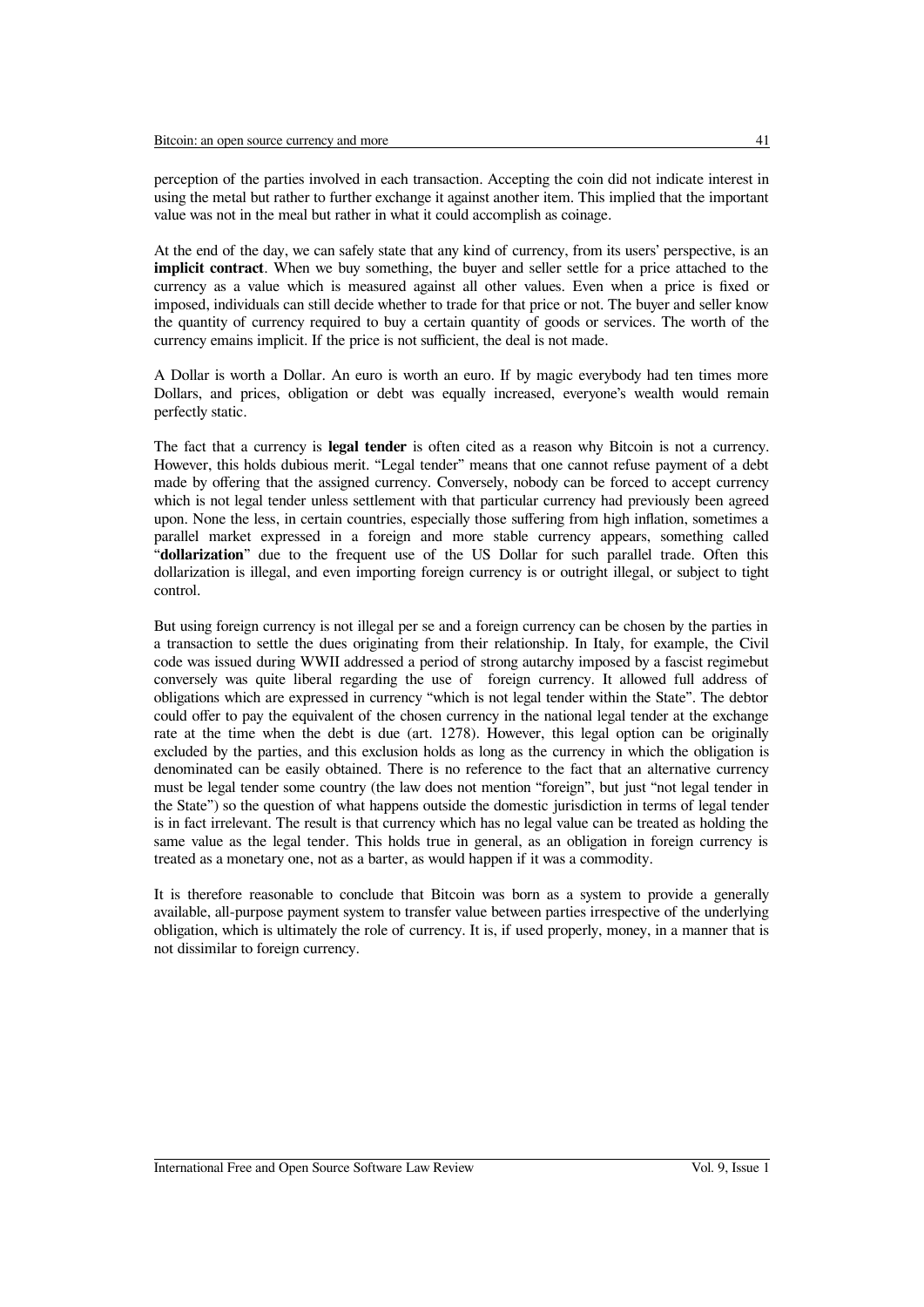# **Conclusion**

Money is a fundamental element of a complex society. A complex society tends to have money and a denominated price system even in the absence or against the intervention of a State. It follows that money is what makes trade possible, trade is what makes a liberal society thrive, and therefore money is an item of critical importance. Controlling money is a way by which governments can help or hinder their citizens. Having a currency that can be used outside the banking and fnancial systems is an option that cannot be disregarded lightly or labeled dismissively as a "black economy."

Bitcoin is the frst software-defned currency with a complete system of its own. Despite its many shortcomings, such as the environmental cost of making and maintaining it or the already discussed volatility, or the relative uncertainty of when a transaction is fnal, or the associated fraud causing signifcant losses, Bitcoin has been used and it is accepted in limited but not irrelevant cases for small to very large transactions as was originally intended. At times, it is used to fnd a workaround for payments in national tragedies, lack of democracy, nefarious governments, and it allows people to keep some space from illiberal constraints of dictatorship.

Bitcoin is open source and it inherently fts into the broader ecosystem of open technologies and solutions. It is based on publicly available, open standards and infrastructure suchas the Internet. It something that until a few decades ago would have been unthinkable. The question is where it will go next.

# **About the author**

*Carlo Piana is an Italian attorney admitted to the Milan Bar. It has founded Array, a new concept law frm (Array is an array) which specializes in Information Technology Law and Free and Open Source Software in particular. External General Counsel of the Free Software Foundation Europe, is a member of the Editoria Committee of IFOSSLR and a member of the Council of the Legal Network, the initiative sponsored by FSFE to discuss under the Chatham Rule the bleeding edge of opennessrelated legal issues.*